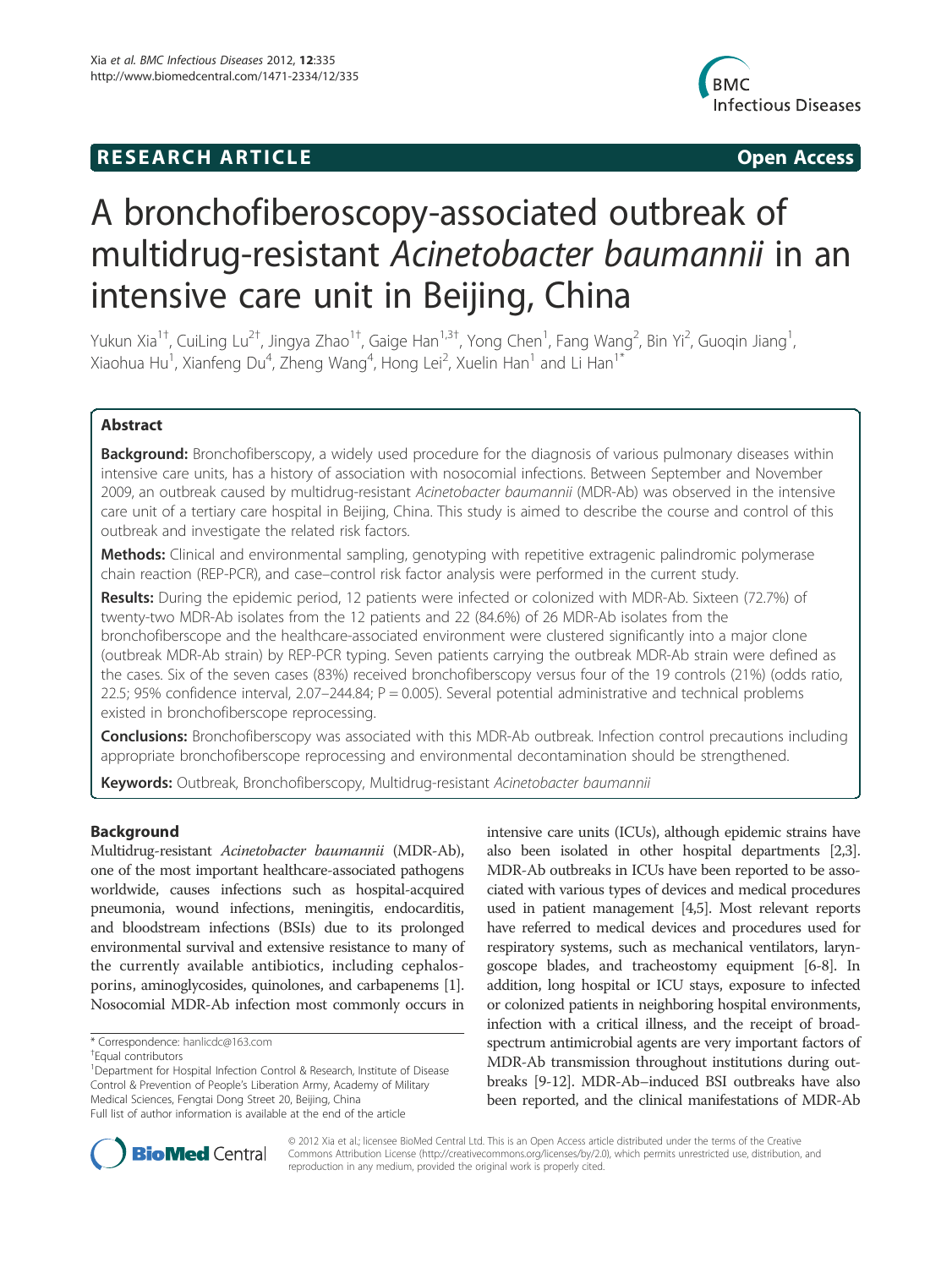BSIs may range from transient bacteremia to septic shock and fulminating disease accompanied by an overall mortality (case-fatality ratio) as high as 46% [13-15].

Bronchofiberscopy, the visual examination of the tracheobronchial tree using a fiberoptic bronchofiberscope, is currently an indispensable tool within ICUs. Several nosocomial infections caused by Pseudomonas aeruginosa, Serratia marcescens, Mycobacteria, and others have been reported to be associated with bronchofiberscopy and the reprocessing of bronchofiberscopes, such as lacking cleaning and disinfection procedures, [16] problems related to bronchoscopy suites, [17-19] and device defects (e.g., loose biopsy port caps, damage due to prolonged physical use) [20-22]. However, to date, no report has detailed the involvement of bronchofiberscopy in MDR-Ab outbreaks. In September 2009, the Department for Hospital Infection Control & Research, Institute for Disease Control & Prevention of PLA, China received a report from an ICU in a 1,200-bed hospital in Beijing that a cluster of five patients had healthcare-associated MDR-Ab–induced BSIs. Therefore, an outbreak investigation was conducted between September 2009 and January 2010 to describe its course and control and find its related risk factors. This study is the first to describe a nosocomial MDR-Ab outbreak related to bronchofiberscopy.

# Methods

# Ethics statement

This study was approved by the institutional ethics committees of the Academy of Military Medical Sciences and 309 Hospital of the Chinese People's Liberation Army, Beijing, China. Written informed consent was obtained from all participants before the study.

# Setting

The outbreak occurred in an ICU ward comprising a large open bedroom with ten beds, a buffer room, treatment room, and equipment room. Every bed was equipped with an alcohol-based hand rub. Fifteen doctors and thirty-one nurses worked in this ICU and approximately 12 nurses were on duty every day. There was only one bronchofiberscope in the ICU and bronchofiberscopy was performed once or twice each day for diverse examination and treatment indications such as corpus alienum removal, secretion clearance, tracheal intubations, and bronchoalveolar lavage. After each procedure, the bronchofiberscope was reprocessed by the professional staff in the Center for Cleaning and Disinfection of the hospital according to the Chinese guidelines for endoscopy cleaning and disinfection [23]. The standard procedure for reprocessing a bronchofiberscope includes the following steps: pre-cleaning, cleaning with an enzymatic detergent, rinsing, disinfecting, final rinsing, drying, and storing. However, when a bronchofiberscope was used emergently and frequently, it was reprocessed directly and manually by a doctor in the ICU after each use. Neither a doctor nor a nurse was specifically appointed to reprocess the bronchofiberscope and no automatic reprocessing machine was used.

# Epidemiological investigation

During the epidemic period from 5<sup>th</sup> August 2009 to 30<sup>th</sup> November 2009, 153 patients were admitted to the ICU. The period from  $1<sup>st</sup>$  January 2009 to  $4<sup>th</sup>$  August 2009 was considered the pre-epidemic period. Medical records including paper and electronic charts were reviewed. Microbiological records were carefully analyzed to screen the cases and define the baseline MDR-Ab rate before the outbreak. Any patient who had at least one clinical or screening sample that was positive for a MDR-Ab who had the corresponding clinical symptoms (e.g., pneumonia, bacteremia, peritonitis) detected at least 48 h after ICU admission was noted. Multidrug resistance was defined as resistance to ≥3 of the following classes of antibiotics: penicillins, cephalosporins, aminoglycosides, fluoroquinolones, and carbapenems [24]. Environmental sampling was performed on  $15<sup>th</sup>$ ,  $21<sup>st</sup>$ , and 28<sup>th</sup> October 2009. Samples were taken from the hands and nasal cavities of the ICU staff as well as multiple surfaces within the ICU environment including: bed sheets, bedrails, and bedside tables associated with cases and controls; healthcare workers' clothes, computer keyboards, and calculators; and the surfaces of invigilators, ventilators, hemofiltration machines, bronchofiberscopes, electrocardiography machines, ultrasound machines, and laryngeal endoscopes.

# Case–control study

The case–control study was conducted to investigate this outbreak's risk factors. Blood, urine, sputum, wound, bile, and catheter cultures were processed. A case was defined as a patient with at least one isolate identified as the outbreak MDR-Ab strain in clinical culture (outbreak strain carrier) at least 48 h after ICU admission during the period of  $1<sup>st</sup>$  September 2009 to  $31<sup>th</sup>$  October 2009. A control was defined as a patient who stayed  $\ge$ 48 h in the ICU during the same period without the identification of an outbreak strain in any clinical culture [25]. Patients who stayed in the  $ICU < 48$  h, carried strains other than the outbreak strain as determined by repetitive extragenic palindromic polymerase chain reaction (REP-PCR), or harbored MDR-Ab before the ICU admission were excluded from the study. The ratio of controls to cases was 2.7:1. At least one clinical urine, sputum, wound, or blood culture was processed for each control during the study period.

For the case–control study, the presence of primary diseases or medication history including septic shock, multiple organ failure, pulmonary diseases, renal diseases,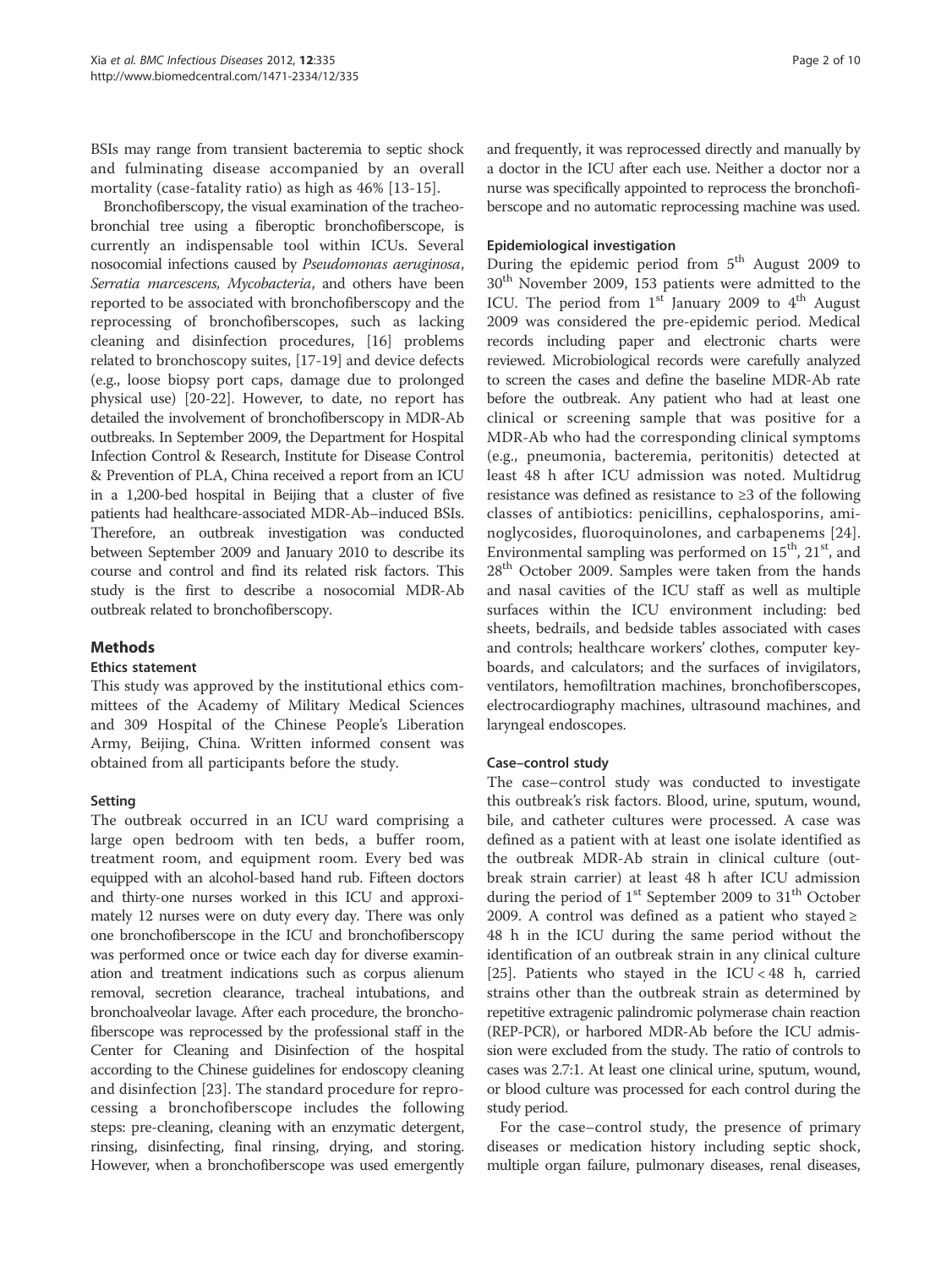and surgical operation was determined at the time of ICU admission. For invasive and other bedside procedures such as blood transfusion, mechanical ventilation, bedside diagnostic ultrasonography, bedside chest X-ray, bronchofiberscopy, electrocardiography, venipuncture, gastric lavage, urinary catheterization, and hemodialysis, the presence of a central line, and antibiotic use, the observation period lasted from ICU admission to outbreak strain detection for the cases and from ICU admission to patient discharge for the controls. ICU stay and hospital stay were defined as the length of stay until outbreak strain detection for the cases, whereas they were defined as the length of stay until patient discharge in the controls.

#### Microbiological methods

Swabs from environmental samples and healthcare workers were inoculated on blood plates. Colonies resembling Acinetobacter spp. were then isolated and transferred onto a China-Blue lactose agar plate (Luqiao, Beijing, China). The A. baumannii isolates were further identified according to their morphological and growth characteristics using the oxidase, triple sugar iron, and citrate tests. The clinical samples were also inoculated in blood agar and the isolates were identified using the automated Microscan-Walkaway Microbiology Identification System (Becton Dickinson, Sparks, MD, USA). Antimicrobial susceptibility was determined using the disk diffusion method and interpreted according to Clinical Laboratory Standards Institute guidelines. DNA extractions of the isolates were typed by REP-PCR using REP1 (5'-IIIICGICGICATCIGGC-3') and REP2 (5'-ICGICTTATCIGGCCTAC-3') primer sequences [26]. Characteristic DNA patterns were analyzed using BioNumerics software (version 3.0; Applied Math, Sint-Martens-Latem, Belgium) to determine the distance matrices and the unweighted pair group method with arithmetic mean method to create a dendrogram.

#### Intervention

Three major interventions were implemented on 21<sup>st</sup> October 2009. First, the bronchofiberscope reprocessing by doctors within the ICU was stopped and the bronchofiberscope was sent to the Center for Cleaning and Disinfection of the hospital for professional reprocessing. Another one or two bronchofiberscopes were prepared for use in emergent situations in the ICU. Second, surveillance culturing for MDR microorganisms from the bronchofiberscope was performed regularly after every reprocessing round. Third, the ICU environmental surfaces were cleaned thoroughly and disinfected with a solution containing electrolyzed acid water according to the manufacturer's instructions. Fourth, education and training were enhanced for endoscopy reprocessing and general infection control procedures in this ICU. In addition, to investigate the effect of hand hygiene on this outbreak, healthcare workers' hand hygiene

compliance was observed as described previously [27]. Briefly, infection control professionals recorded opportunities for hand hygiene during 1-h observation periods distributed randomly between 8:00 a.m. and 5:00 p.m. every day during the investigation. Hand hygiene compliance prior to the outbreak was calculated by review of the video documentation in the ICU. Healthcare workers' hand hygiene compliance rose from 30% to 90% after the intervention.

#### Statistical analysis

Statistical analyses were performed using SAS software (version 8.1; SAS Institute Inc., Cary, NC, USA). The Chi-square test was used to compare the differences of MDR-Ab incidences between the pre-epidemic and epidemic periods. In the case–control study, cases and controls were compared using the Mann–Whitney U-test or Student's t-test for continuous variables and using Fisher's exact test for categorical variables. Odds ratios (ORs) and 95% confidence intervals (CIs) were calculated for binomial variables. Two-sided P values < 0.05 were considered statistically significant. Multivariate logistic regression analysis was not applied due to the small sample size.

# Results

#### Epidemiological investigation

Three patients acquired MDR-Ab infection or colonization (MDR-Ab carriers) in the ICU during the pre-epidemic period. A total of 12 patients (seven males and five females ages 39–97) were identified as MDR-Ab carriers at least 48 h after ICU admission from  $5<sup>th</sup>$  August to  $30<sup>th</sup>$  November 2009 (Figure 1, Figure 2). Compared to the pre-epidemic period, the increase of MDR-Ab incidence during the epidemic period was statistically significant ( $\chi^2$  = 13.82, P < 0.001). Two MDR-Ab carriers who were admitted into the ICU before 20<sup>th</sup> September 2009 were identified by medical record review. Five MDR-Ab carriers were identified in the 18 days between  $21^{st}$  September and  $8^{th}$ October 2009, while three other carriers were found in the four days between 19<sup>th</sup> October and 22<sup>nd</sup> October 2009. Thereafter, only two MDR-Ab carriers were identified on 2<sup>nd</sup> November and 30<sup>th</sup> November, and no other MDR-Ab carriers were detected up to the end of the study in January 2010.

The patients had a variety of underlying conditions, including septic shock, organ transplantation, malignant tumor, respiratory failure, acute pancreatitis, chronic obstructive pulmonary disease, multiple organ dysfunction syndrome, and coronary heart disease. Seven of the 12 patients were identified when they were staying in beds 1, 2, 3, 6, 7, and 8 (Figure 3). The average interval between ICU admission and MDR-Ab identification was  $6.3 \pm 3.8$  days. Eight of the 12 patients had received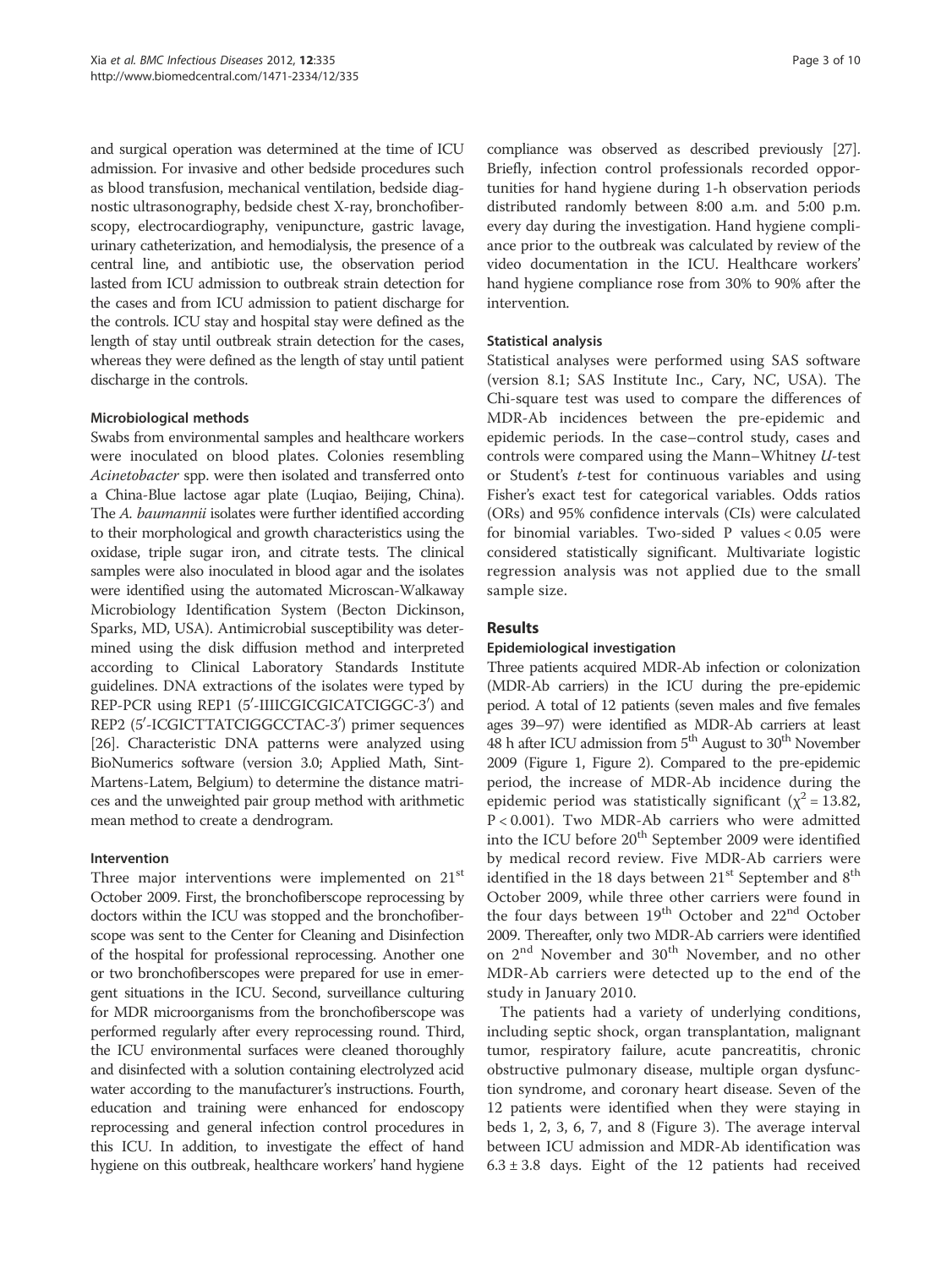

bronchofiberscopy and five had BSIs. Six patients (50%) died in the ICU and three patients' deaths (B, D, E) were possibly related to MDR-Ab infection (Table 1).

A total of 22 MDR-Ab isolates were available from seven patients who underwent bronchofiberscopy and

from four patients who did not undergo bronchofiberscopy. All of the MDR-Ab isolates were completely resistant to cefuroxime, cefotaxime, imipenem, and levofloxacin but were susceptible to colistin. REP-PCR analysis revealed that 16 MDR-Ab isolates from six patients who received bronchofiberscopy shared an identical outbreak strain of MDR-Ab (genotype A) that differed from the isolates (genotypes C, D, G) obtained from three of the patients who did not undergo bronchofiberscopy (Figure 4, Table 1). Four patients who received bronchofiberscopy during the epidemic period did not test positive for MDR-Ab.

Environmental sampling showed that 26 MDR-Ab isolates were identified from 78 environmental samples on 15<sup>th</sup> October 2009, whereas no MDR-Ab isolates were detected in the later environmental samples on  $21<sup>th</sup>$  and  $28<sup>th</sup>$  October 2009. A total of 22 of 26 MDR-Ab isolates (84.6%) were identical to the outbreak strain. Of these 22 isolates, four were recovered from the biopsy forceps and the bronchofiberscope tip that were used to treat a patient carrying the outbreak strain and from the bronchofiberscope surface after reprocessing within the ICU. Of the 22 isolates, 13 were recovered from the bed sheets, bedrails, dispensing table, and invigilator or blood filtering machine keyboard of beds 1–3 and 6–8, findings that were in line with the distribution of the outbreak strains within the patients. Five of 22 isolates were detected in the scrub sink, the medical treatment room, and the nurses' notebook, desk, and calculator (Figure 3). However, no MDR-Ab isolates were detected from the healthcare workers' hand or nasal cavity samples.

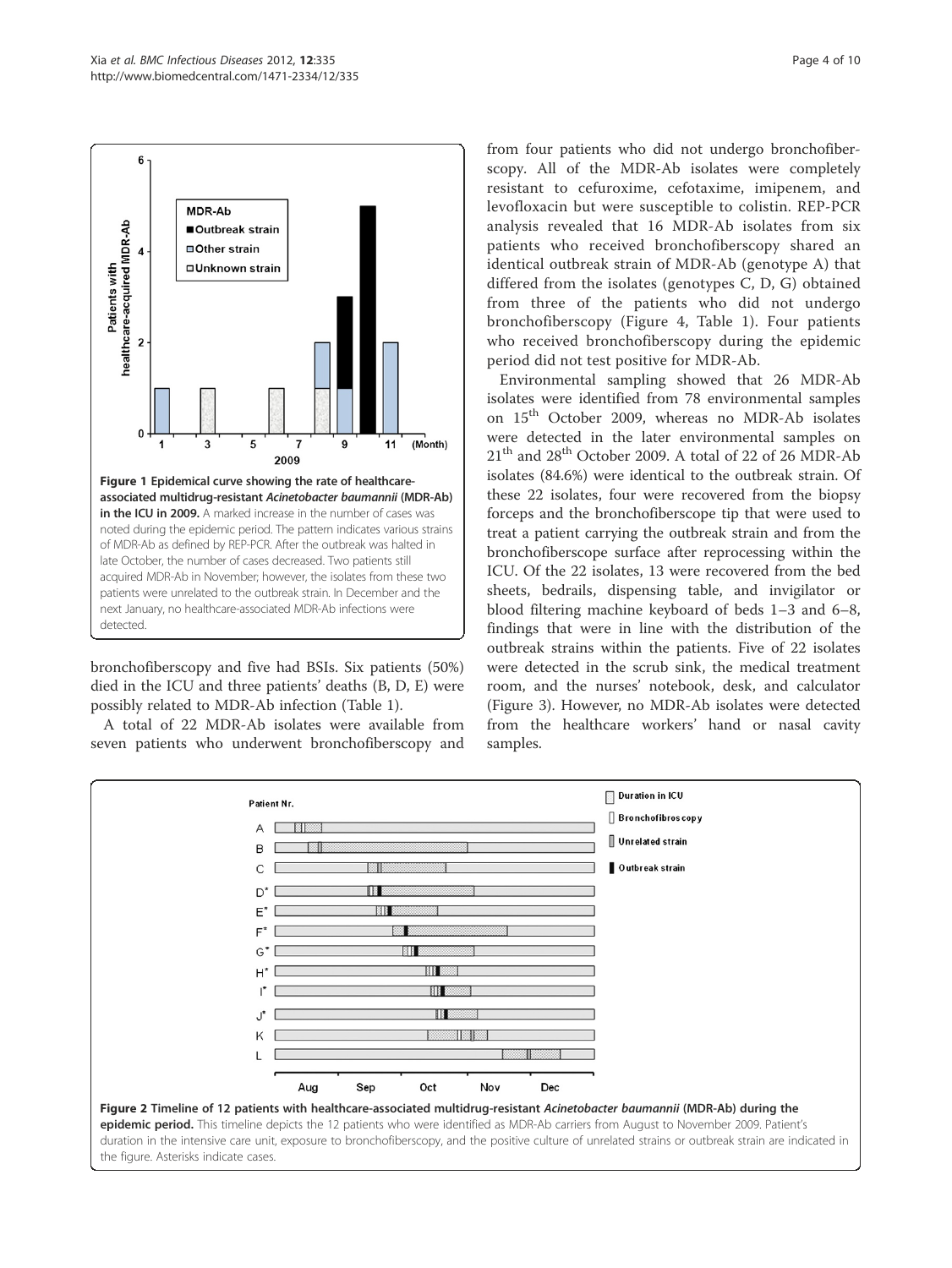

#### Table 1 Clinical characteristics of multidrug-resistant Acinetobacter baumannii (MDR-Ab) carriers from 5<sup>th</sup> August to 30<sup>th</sup> November 2009 in the intensive care unit

| Patient | <b>MDR-Ab culture site</b>   | Bronchofiberscopy | <b>Patient outcome</b> | <b>MDR-Ab strain</b> |
|---------|------------------------------|-------------------|------------------------|----------------------|
| Α       | Sputum                       | Yes               | Survived               | <b>NA</b>            |
| B       | Ascites, sputum              | No                | Died                   | G                    |
| C       | Sputum, blood                | No                | Survived               |                      |
| D       | Blood, sputum, catheter      | Yes               | Died                   | Α                    |
| E       | Blood, sputum, pleural fluid | Yes               | Died                   | A                    |
| F       | Bile, catheter, sputum       | No                | Survived               | A                    |
| G       | Blood, sputum, catheter      | Yes               | Died                   | $\overline{A}$       |
| H       | Blood, sputum, catheter      | Yes               | Died                   | $\overline{A}$       |
|         | Sputum                       | Yes               | Survived               | A                    |
| J       | Blood, sputum, wound         | Yes               | Survived               | A                    |
| K       | Sputum                       | Yes               | Died                   | B                    |
|         | Sputum                       | No                | Survived               | $\Box$               |

MDR-Ab multidrug-resistant Acinetobacter baumannii; NA isolate not available for analysis.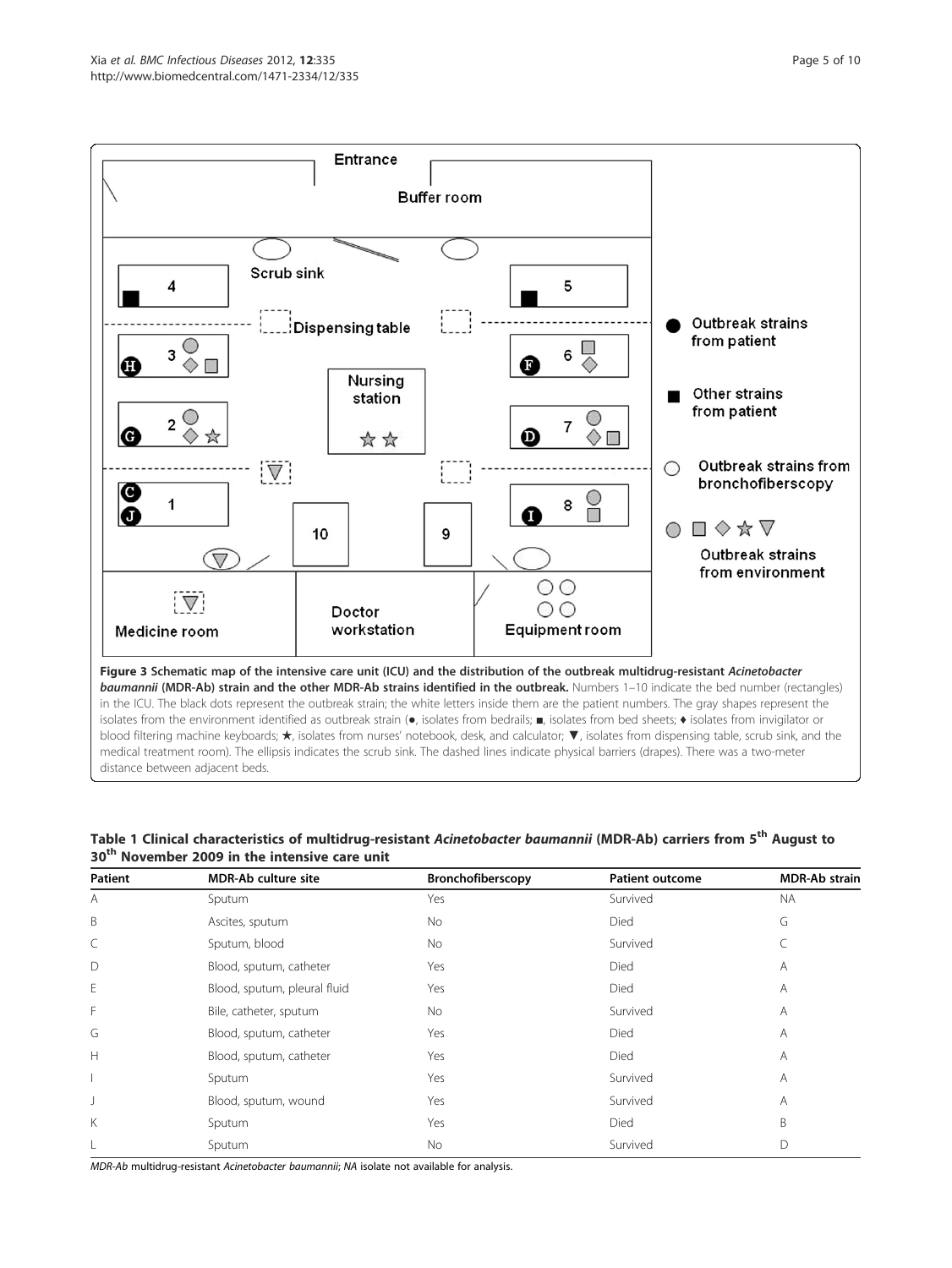#### Xia et al. BMC Infectious Diseases 2012, 12:335 Page 6 of 10 http://www.biomedcentral.com/1471-2334/12/335



other types. A percent genetic similarity scale is shown above the dendrogram. Band position tolerance and optimization were each set at 2.0%.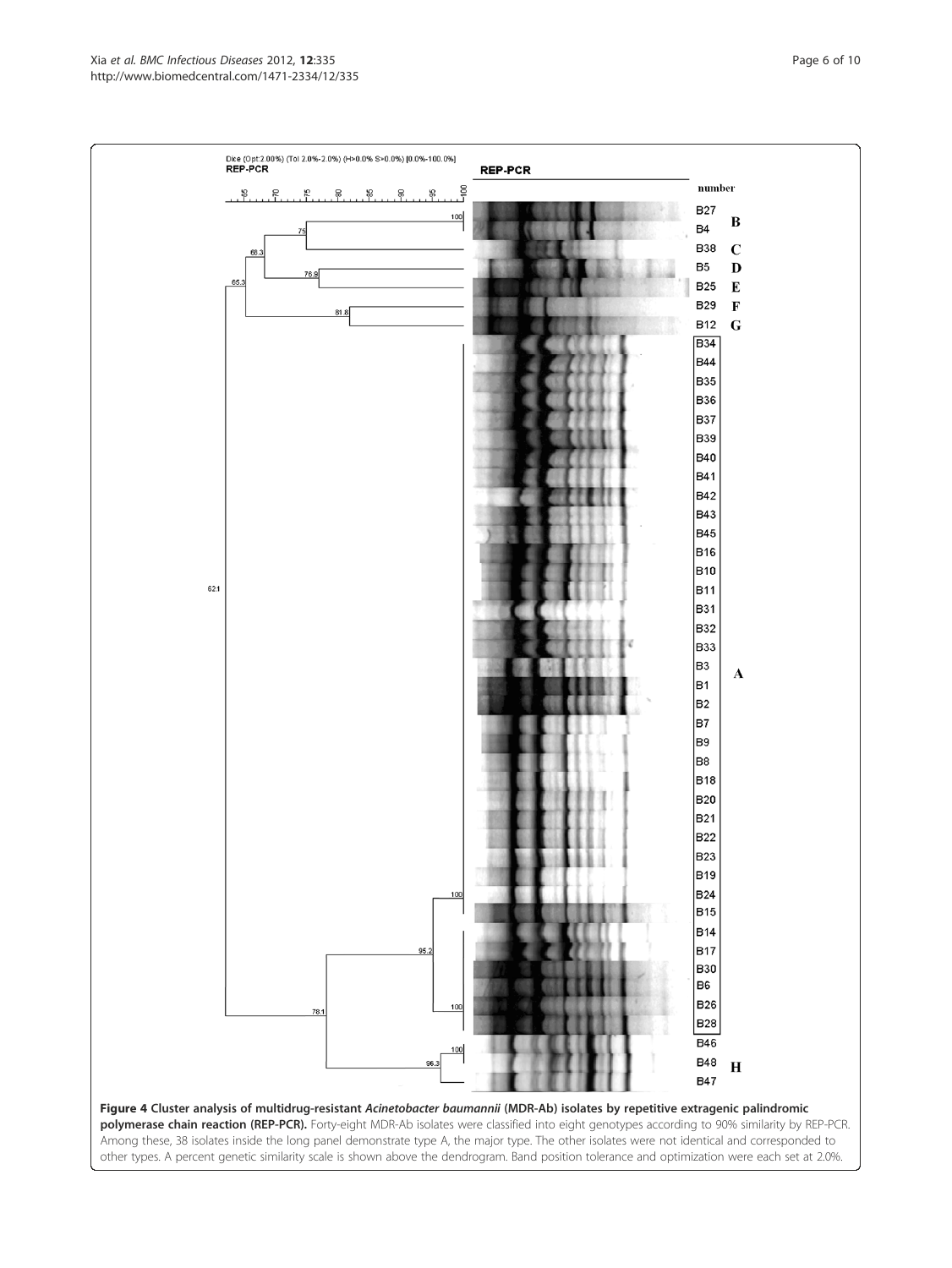Further investigation disclosed several potential administrative and technical problems in the bronchofiberscope reprocessing protocol. First, from the end of July 2009, bronchofiberscope was frequently reprocessed in the ICU by doctors after emergent patient examinations and treatments. Second, the bronchofiberscope reprocessing procedure was not strictly in accordance with the Chinese guidelines for endoscopy cleaning and disinfection [23]. For instance, the pre-cleaning time was not adequate and the specific enzyme-containing detergent was seldom used. In addition, the patients who received bronchofiberscopy were seldom covered during emergent treatment, and the potentially contaminated environmental surface was not disinfected immediately and thoroughly after the bronchofiberscopy procedure was performed.

analysis confirmed that bronchofiberscopy was a significant risk factor for MDR-Ab acquisition. Six of the seven cases (83%) were treated with bronchofiberscopy versus four of the 19 controls (21%) (OR, 22.5; 95% CI, 2.07– 244.84;  $P = 0.005$ ). The cases had higher rates of septic shock and renal disease than did the controls  $(P < 0.05)$ , indicating that the cases had more serious underlying diseases. Five of seven cases compared to only one control received carbapenem (OR, 45; 95% CI, 3.35–603.99;  $P = 0.002$ ). Other significant factors included ICU stay length, bedside diagnostic ultrasonography, and bedside chest X-ray ( $P < 0.05$ ). None of the other variables tested, including mechanical ventilation, the presence of a central line, pulmonary diseases, blood transfusion, and fluoroquinolone administration, differed significantly between cases and controls (Table 2).

#### Case–control study

The cases and controls were similar with respect to age, sex, and hospital length of stay (Table 2). Univariate

#### Intervention

After the intervention on 21<sup>st</sup> October 2009, the cases decreased gradually and no further evidence of the

Table 2 Comparison of selected risk factors for healthcare-associated infection or colonization with multidrug-resistant Acinetobacter baumannii in the intensive care unit from 1<sup>st</sup> September to 31<sup>st</sup> October 2009

| <b>Risk factors</b>                | No. (%)            |                               | Odds ratio (95% CI)  | P value      |  |
|------------------------------------|--------------------|-------------------------------|----------------------|--------------|--|
|                                    | Cases<br>$(n = 7)$ | <b>Controls</b><br>$(n = 19)$ |                      |              |  |
| Age, y (mean (SD))                 | 67.1(22.9)         | 67.2 (16.9)                   |                      | 0.99         |  |
| Male                               | 5(71.4)            | 12(63.2)                      | 1.46 (0.22-9.62)     |              |  |
| Hospital stay, days [median (IQR)] | $7(4-61)$          | $9(3-47)$                     |                      | $\mathbf{1}$ |  |
| ICU stay, days [median (IQR)]      | $6(4-8)$           | $3(2-6)$                      |                      | 0.001        |  |
| Blood transfusion                  | 5(71.4)            | 13 (68.4)                     | $1.15(0.17 - 7.74)$  | 1            |  |
| Mechanical ventilation             | 6(85.7)            | 16 (84.2)                     | $1.13(0.10 - 13.04)$ | $\mathbf{1}$ |  |
| Bedside diagnostic ultrasonography | 6(85.7)            | 5(41.7)                       | 16.8 (1.60-176.23)   | 0.02         |  |
| Bedside chest X-ray                | 7(100.0)           | 4(36.4)                       |                      | < .001       |  |
| Bronchofiberscopy                  | 6(85.7)            | 4(21.1)                       | 22.50 (2.07-244.84)  | 0.005        |  |
| Electrocardiography                | 1(14.3)            | 3(15.8)                       | $0.89(0.08 - 10.30)$ | $\mathbf{1}$ |  |
| Venipuncture                       | 7(100.0)           | 12 (63.2)                     |                      | 0.13         |  |
| Gastric lavage                     | 7(100.0)           | 12 (63.2)                     |                      | 0.13         |  |
| Urinary catheterization            | 6(85.7)            | 19 (100.0)                    |                      | 0.27         |  |
| Hemodialysis                       | 3(42.9)            | 2(10.5)                       | 6.38 (0.78-51.78)    | 0.10         |  |
| Presence of central line           | 2(28.6)            | 2(10.5)                       | 3.40 (0.38-30.66)    | 0.29         |  |
| Surgical operation                 | 3(42.9)            | 4(36.4)                       | 2.81 (0.44-18.06)    | 0.34         |  |
| Septic shock                       | 4(57.1)            | 1(5.3)                        | 24.00 (1.95-295.06)  | 0.01         |  |
| Multiple organ failure             | 3(42.9)            | 1(5.3)                        | 13.50 (1.10-165.89)  | 0.05         |  |
| Pulmonary diseases                 | 6(85.7)            | 8(42.1)                       | 8.25 (0.82-82.67)    | 0.08         |  |
| Renal diseases                     | 5(71.4)            | 3(15.8)                       | 13.33 (1.71-103.75)  | 0.01         |  |
| Fluoroquinolone administration     | 2(28.6)            | 3(15.8)                       | $2.13(0.27 - 16.60)$ | 0.59         |  |
| Carbapenem administration          | 5(71.4)            | 1(5.3)                        | 45.00 (3.35-603.99)  | 0.002        |  |

CI confidence interval; ICU intensive care unit; IQR interquartile range; OR odds ratio; SD standard deviation; -, not measured; IQR interquartile range; ICU intensive care unit.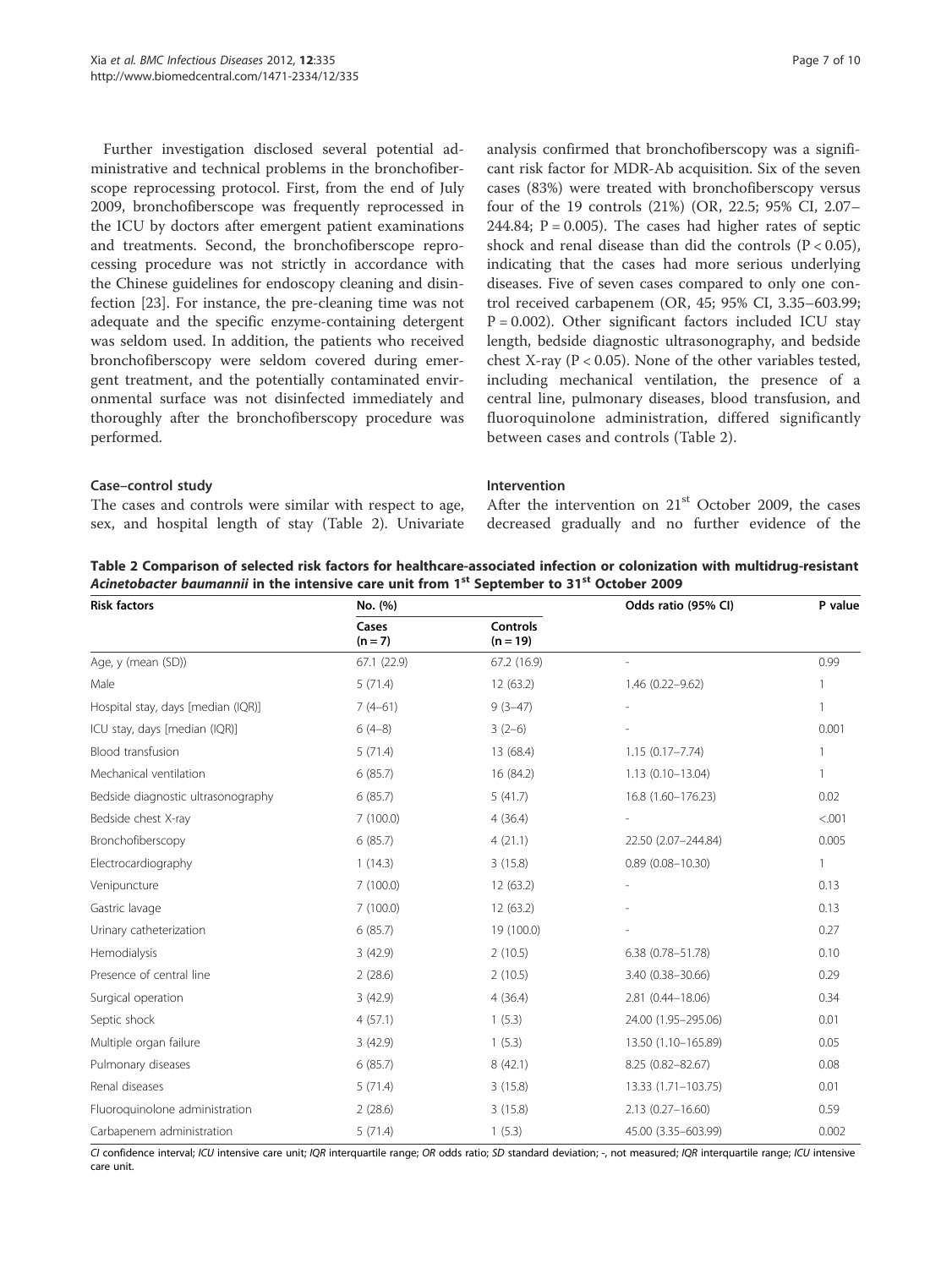outbreak strain was detected in December 2009 or January 2010. Follow-up ICU environmental surface cultures were processed monthly for 6 months after February 2010 and none grew MDR-Ab.

# **Discussion**

Although MDR-Ab is emerging more frequently in Chinese hospitals, [28,29] localized nosocomial outbreaks are rarely reported in China. The present study described a nosocomial bronchofiberscope-associated outbreak of A. baumannii. The significant association between bronchofiberscope use and MDR-AB incidence in this case–control study (Table 2) and the temporal association between bronchofiberscope use and MDR-Ab culture positivity (Figure 2) supported the conclusion. We also found MDR-Ab bronchofiberscope contamination and identified several potential administrative and technical problems with the in-ICU bronchofiberscope reprocessing practice. Nevertheless, univariate analysis revealed other significant risk factors, and the outbreak strain was not isolated from the bronchoscope only. Thus, the bronchofiberscope is among several rather than the only important factor that contributed to the outbreak.

In this study, genotype A MDR-Ab was defined as the outbreak strain. During the epidemic period, seven of 12 patients were infected or colonized with the outbreak strain, which was also isolated from multiple environmental surfaces within the ICU. Only one patient acquired the outbreak strain without direct bronchofiberscope exposure. Two patients were infected or colonized with MDR-Ab after intervention on 21<sup>st</sup> October, one of whom had undergone bronchofiberscopy; however, these 2 MDR-Ab isolates were not identified as the outbreak strain, so the intervention definitely controlled the outbreak.

A similar large outbreak due to clonal MDR-Ab transmission has been reported, and widespread environmental contamination was perhaps promoted by the aerosolization of organisms during the pulsatile lavage debridement of infected wounds [10]. Our finding of an association between bronchofiberscopy and the MDR-Ab outbreak also highlights the importance of appropriate infection control measures when invasive medical procedures are performed. Since the environmental sample collection started before the infection control intervention measures were implemented, the cultures taken from the environment yielded high MDR-Ab rates. Eighty-five percent of the MDR-Ab isolates from the environmental samples were identical to the outbreak strain, indicating serious contamination of the surrounding environmental surfaces [25].

Importantly, four isolates collected directly from the non-disinfected and disinfected bronchofiberscope were

also identified as being the outbreak strain, suggesting that serious failure of the bronchofiberscope reprocessing procedure and that the outbreak strain of MDR-Ab might have been transmitted through direct contact with the bronchofiberscope. Alternatively, these organisms could have been introduced into the environment by the index case or possibly by an unidentified patient and then transmitted through healthcare workers' hands during other medical procedures; however, we did not identify the index case who "imported" the outbreak strain into the ICU, and no similar case was reported in other wards of the hospital.

In our investigation, most of the environmental MDR-Ab were isolated from the healthcare-associated environmental surfaces including the bed sheets, bedrails, dispensing table, nurses' desk, and outer surface of the invigilator. There were no positive cultures collected from the healthcare workers' hands or nasal cavities (data not shown), a finding that might be associated with high hand hygiene compliance rates during the investigation since all of the healthcare workers were concerned about the probable correlation between personnel contact and this MDR-Ab outbreak.

In addition to bronchofiberscopy treatment, univariate analysis of the case–control study showed that septic shock and renal disease were more common in the cases than in the controls. Similar results were also found that the underlying patient illness severity was a significant factor contributing to the acquisition of carbapenemresistant A. baumannii in the ICU [30]. Moreover, length of ICU stay and the receipt of carbapenem were also risk factors [31,32]. Attempts were made to identify independent risk factors using multivariate logistic regression; however, the sample sizes were too small to allow for the drawing of reliable conclusions [5].

Bronchofiberscopy is used frequently within ICUs. Our findings emphasize that bronchofiberscopy must be performed with appropriate infection control measures. The present outbreak was not associated with bronchofiberscope defects or damage [20-22] but apparently was associated with its related cleaning and disinfection procedures. Therefore, strict bronchofiberscope reprocessing should be performed after each procedure and at the end of the day according to the published guidelines. It might be wise to increase the number of bronchofiberscopes available in each ICU to guarantee professional bronchofiberscope reprocessing within the hospital's cleaning and disinfection department; however, this is usually limited for economic reasons, especially in less developed districts or countries. Therefore, assigning and training specific personnel to reprocess bronchofiberscopes in the ICU according to strict guidelines might also be a plausible solution. On the other hand, standard precautions must be implemented during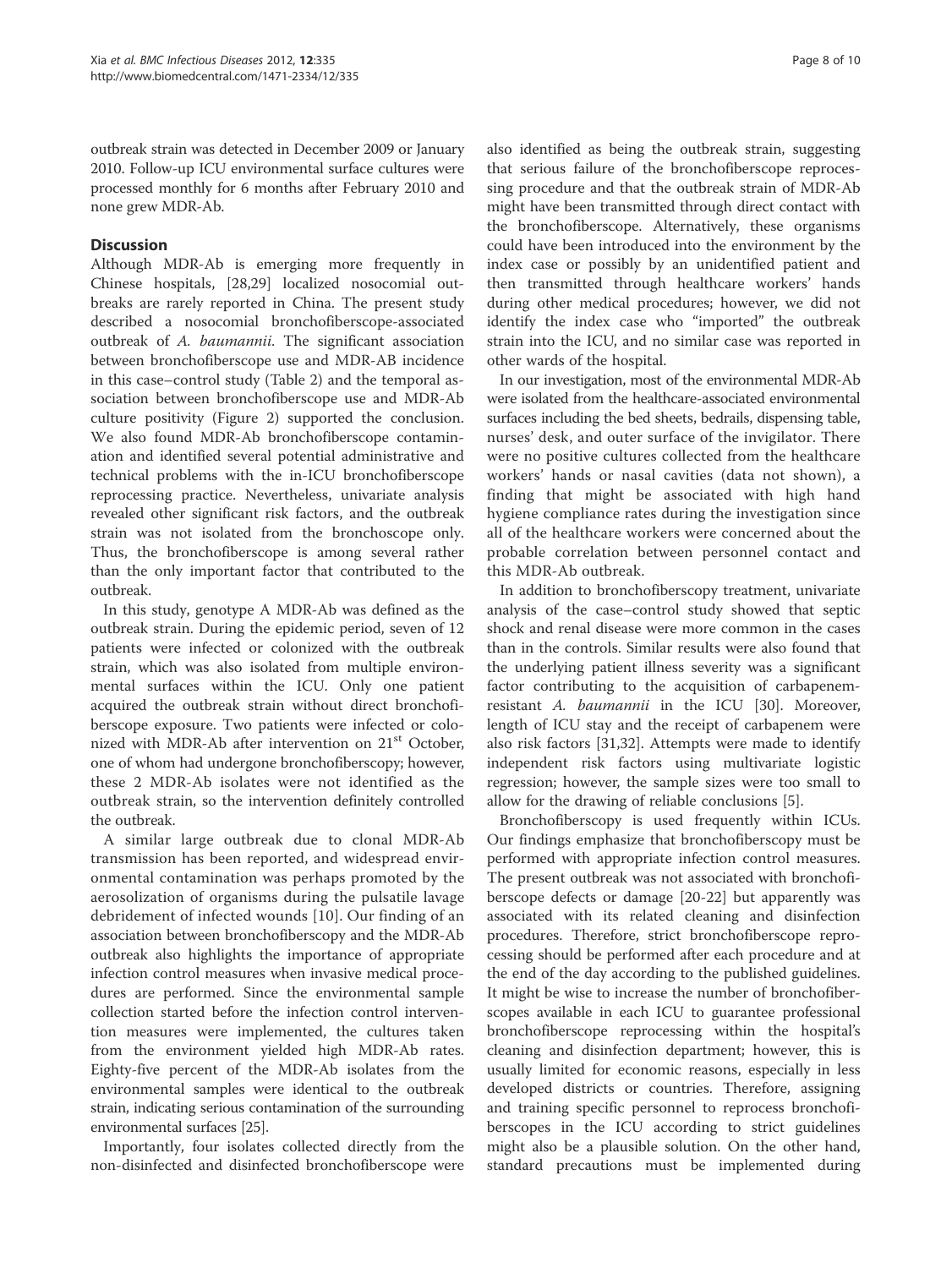bronchofiberscopy procedures, such as the use of personal protective equipment including fluid-resistant gowns, gloves, surgical masks, eye protection, and shoe and hair covers [32]. In addition, patients who receive bronchofiberscopy should be draped during treatment, and any potentially contaminated environmental surfaces should be thoroughly cleaned and disinfected after the procedure.

This outbreak was clinically significant due to the extensive antibiotic resistance of A. baumannii and the severity of the patient outcomes. Five of six cases who underwent bronchofiberscopy treatment developed MDR-Ab BSIs with severe clinical manifestations [13]. Half of the MDR-Ab carriers died in the ICU during the epidemic period, and MDR-Ab infection possibly contributed to four deaths. However, the significance of this case–control study is limited by its small sample size and wide 95% CIs.

The results of this case–control study demonstrated an association among factors but could not make a conclusion about causality. Further studies of similar outbreaks are needed to confirm these results. However, a strong association between bronchofiberscopy and MDR-Ab acquisition was confirmed by the epidemiologic and microbiologic analyses conducted during the outbreak.

#### Competing interest

The authors declare that they have no competing interests.

#### Authors' contributions

The work was conducted together by Dep. Hospital Infection Control & Research, Institute for Disease Control & Prevention of Chinese People's Liberation Army and 309th Hospital of Chinese People's Liberation Army. LH conceived of the study and revised and approved the manuscript. YX conducted the microbiological study and drafted the manuscript. CL contributed to the study design and coordination and helped draft the manuscript. YC contributed to the data collection, analysis, and interpretation. FW participated in the environmental sampling process. BY contributed to the study design. JZ and GH contributed to the clinical document collection and data analysis. GJ carried out the molecular typing. XH and HL participated in the endoscopy sampling process. XD revised the manuscript to include important intellectual content. ZW contributed to the study design and performed the statistical analysis. HL contributed to the sampling and isolation of bacteria in the ICU. All authors read and approved the final manuscript.

#### Acknowledgements

We acknowledge Dr X-Y Pei of the Center for Disease Prevention and Control of China for performing the REP-PCR cluster analysis of the outbreak isolates and Mrs. Lixia Yin for her technical assistance with the sampling and data collection and input. We also wish to thank Tom DY Chin, MD, of the University of Kansas Medical Center, Kansas City, Kansas, USA for his critical review and revision of this manuscript.

#### Funding source

This work was supported by grants from the Chinese National Scientific Foundation Committee (No. 81102168) and the National Key Program for Infections Diseases of China (2008ZX10004-001-C) from the Ministry of Science and Technology, China.

#### Author details

<sup>1</sup>Department for Hospital Infection Control & Research, Institute of Disease Control & Prevention of People's Liberation Army, Academy of Military Medical Sciences, Fengtai Dong Street 20, Beijing, China. <sup>2</sup>309 hospital of the Chinese People's Liberation Army, Beijing, China. <sup>3</sup>Department of

Microbiology, School of Basic Medical Sciences, Central South University, Changsha, Hunan, China. <sup>4</sup>General Hospital of Chinese People's Liberation Army, Beijing, China.

Received: 12 June 2012 Accepted: 22 November 2012 Published: 3 December 2012

#### References

- 1. Karageorgopoulos DE, Falagas ME: Current control and treatment of multidrug-resistant acinetobacter baumannii infections. Lancet Infect Dis 2008, 8(12):751–762.
- Villegas MV, Hartstein AI: Acinetobacter outbreaks, 1977–2000. Infect Control Hosp Epidemiol 2003, 24(4):284–295.
- 3. Struelens MJ, Carlier E, Maes N, Serruys E, Quint WG, van Belkum A: Nosocomial colonization and infection with multiresistant acinetobacter baumannii: outbreak delineation using DNA macrorestriction analysis and PCR-fingerprinting. J Hosp Infect 1993, 25(1):15-32.
- 4. Aygun G, Demirkiran O, Utku T, Mete B, Urkmez S, Yilmaz M, Yasar H, Dikmen Y, Ozturk R: Environmental contamination during a carbapenemresistant acinetobacter baumannii outbreak in an intensive care unit. J Hosp Infect 2002, 52(4):259–262.
- 5. Maragakis LL, Cosgrove SE, Song X, Kim D, Rosenbaum P, Ciesla N, Srinivasan A, Ross T, Carroll K, Perl TM: An outbreak of multidrug-resistant acinetobacter baumannii associated with pulsatile lavage wound treatment. JAMA 2004, 292(24):3006–3011.
- 6. Song JY, Cheong HJ, Choi WS, Heo JY, Noh JY, Kim WJ: Clinical and microbiological characterization of carbapenem-resistant acinetobacter baumannii bloodstream infections. J Med Microbiol 2011, 60(Pt 5):605–611.
- 7. Wilks M, Wilson A, Warwick S, Price E, Kennedy D, Ely A, Millar MR: Control of an outbreak of multidrug-resistant acinetobacter baumanniicalcoaceticus colonization and infection in an intensive care unit (ICU) without closing the ICU or placing patients in isolation. Infect Control Hosp Epidemiol 2006, 27(7):654–658.
- 8. Mah MW, Memish ZA, Cunningham G, Bannatyne RM: Outbreak of acinetobacter baumannii in an intensive care unit associated with tracheostomy. Am J Infect Control 2001, 29(5):284–288.
- 9. Maslow JN, Glaze T, Adams P, Lataillade M: Concurrent outbreak of multidrug-resistant and susceptible subclones of acinetobacter baumannii affecting different wards of a single hospital. Infect Control Hosp Epidemiol 2005, 26(1):69–75.
- 10. Young LS, Sabel AL, Price CS: Epidemiologic, clinical, and economic evaluation of an outbreak of clonal multidrug-resistant acinetobacter baumannii infection in a surgical intensive care unit. Infect Control Hosp Epidemiol 2007, 28(11):1247–1254.
- 11. Dancer SJ: The role of environmental cleaning in the control of hospitalacquired infection. J Hosp Infect 2009, 73(4):378-385.
- 12. Koeleman JG, Parlevliet GA, Dijkshoorn L, Savelkoul PH, Vandenbroucke-Grauls CM: Nosocomial outbreak of multi-resistant acinetobacter baumannii on a surgical ward: epidemiology and risk factors for acquisition. J Hosp Infect 1997, 37(2):113–123.
- 13. Munoz-Price LS, Zembower T, Penugonda S, Schreckenberger P, Lavin MA, Welbel S, Vais D, Baig M, Mohapatra S, Quinn JP, et al: Clinical outcomes of carbapenem-resistant acinetobacter baumannii bloodstream infections: study of a 2-state monoclonal outbreak. Infect Control Hosp Epidemiol 2010, 31(10):1057–1062.
- 14. Jang TN, Lee SH, Huang CH, Lee CL, Chen WY: Risk factors and impact of nosocomial acinetobacter baumannii bloodstream infections in the adult intensive care unit: a case-control study. J Hosp Infect 2009, 73(2):143–150.
- 15. Husni RN, Goldstein LS, Arroliga AC, Hall GS, Fatica C, Stoller JK, Gordon SM: Risk factors for an outbreak of multi-drug-resistant acinetobacter nosocomial pneumonia among intubated patients. Chest 1999, 115(5):1378–1382.
- 16. Kolmos HJ, Lerche A, Kristoffersen K, Rosdahl VT: Pseudo-outbreak of pseudomonas aeruginosa in HIV-infected patients undergoing fiberoptic bronchoscopy. Scand J Infect Dis 1994, 26(6):653–657.
- 17. Rosengarten D, Block C, Hidalgo-Grass C, Temper V, Gross I, Budin-Mizrahi A, Berkman N, Benenson S: Cluster of pseudoinfections with burkholderia cepacia associated with a contaminated washer-disinfector in a bronchoscopy unit. Infect Control Hosp Epidemiol 2010, 31(7):769–771.